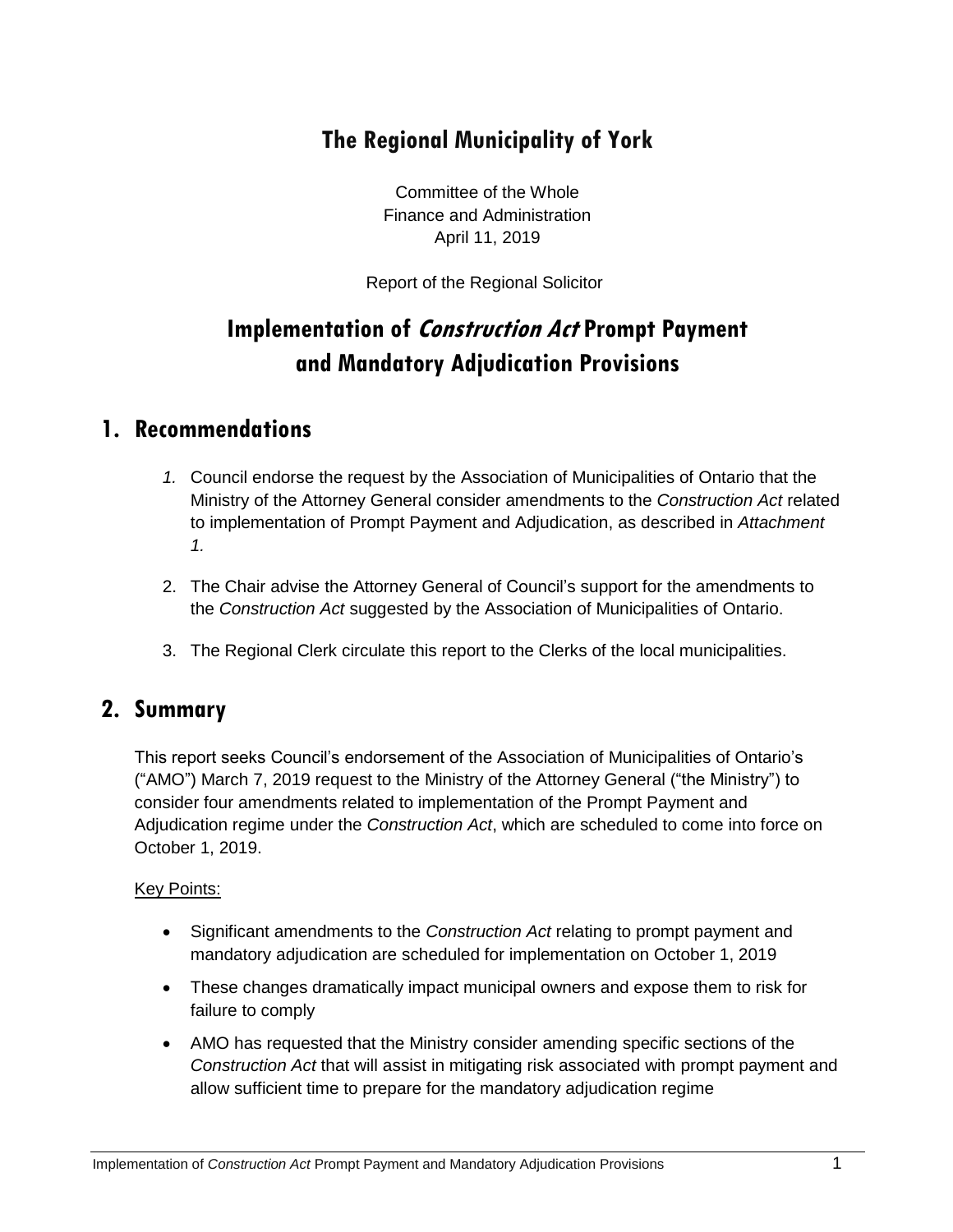AMO has also requested that municipalities endorse AMO's requested amendments and communicate the endorsement to the Ministry

## **3. Background**

#### **The Construction Lien Act was amended in late 2017**

In early 2015, the Ministry initiated a consultation and review process intended to modernize the *Construction Lien Act* which had not had any significant amendments or modernization since 1983. The main policy considerations driving the review were promptness and security of payment for contractors and efficiency in resolving construction disputes. Ultimately, to reflect the transformative nature of the changes, the name of the *Construction Lien Act* was changed to the *Construction Act*.

## **Regional staff were very involved in the consultation leading up to the amendments**

The Ministry heard from over 60 stakeholders, including contractors' and suppliers' associations, owners' associations and numerous Provincial ministries. York Region, the City of Toronto and AMO were also stakeholders who had a seat at the table. Participating public agencies included Infrastructure Ontario, Metrolinx, the Toronto Transit Commission and the Toronto Community Housing Corporation. In a subsequent phase of the review process, York Region also contributed a senior staff lawyer to the expert Advisory Panel which provided technical information and advice, much of which was ultimately included in the *Construction Act* and supporting regulations which became law in December, 2017.

## **The Prompt Payment and Adjudication provisions scheduled for implementation on October 1, 2019 will impose strict time lines on owners, and where payment disputes arise, an adjudicator may be appointed**

Modernization of the *Construction Lien Act* is intended to ensure that suppliers and contractors are paid promptly for goods and services and that construction disputes would be resolved quickly and economically. However, since both of these areas involve significant changes to the existing contractual and administrative landscape, the Ministry elected to delay implementation until October 1, 2019, to allow all stakeholders to prepare for the new regime.

Once implemented, prompt payment will require owners to pay general contractors within 28 days after the owner receives the invoice from the contractor. Where payment is not made within 28 days, contractors will have the right to charge mandatory interest on late payments, beginning when the amount is due.

Where owners do not agree that goods or services have been provided as described in an invoice, the owner will be permitted to deliver a notice of non-payment to the contractor within 14 days of receiving the invoice. The notice of non-payment will trigger an adjudication process which will provide interim, binding decisions on disputes related to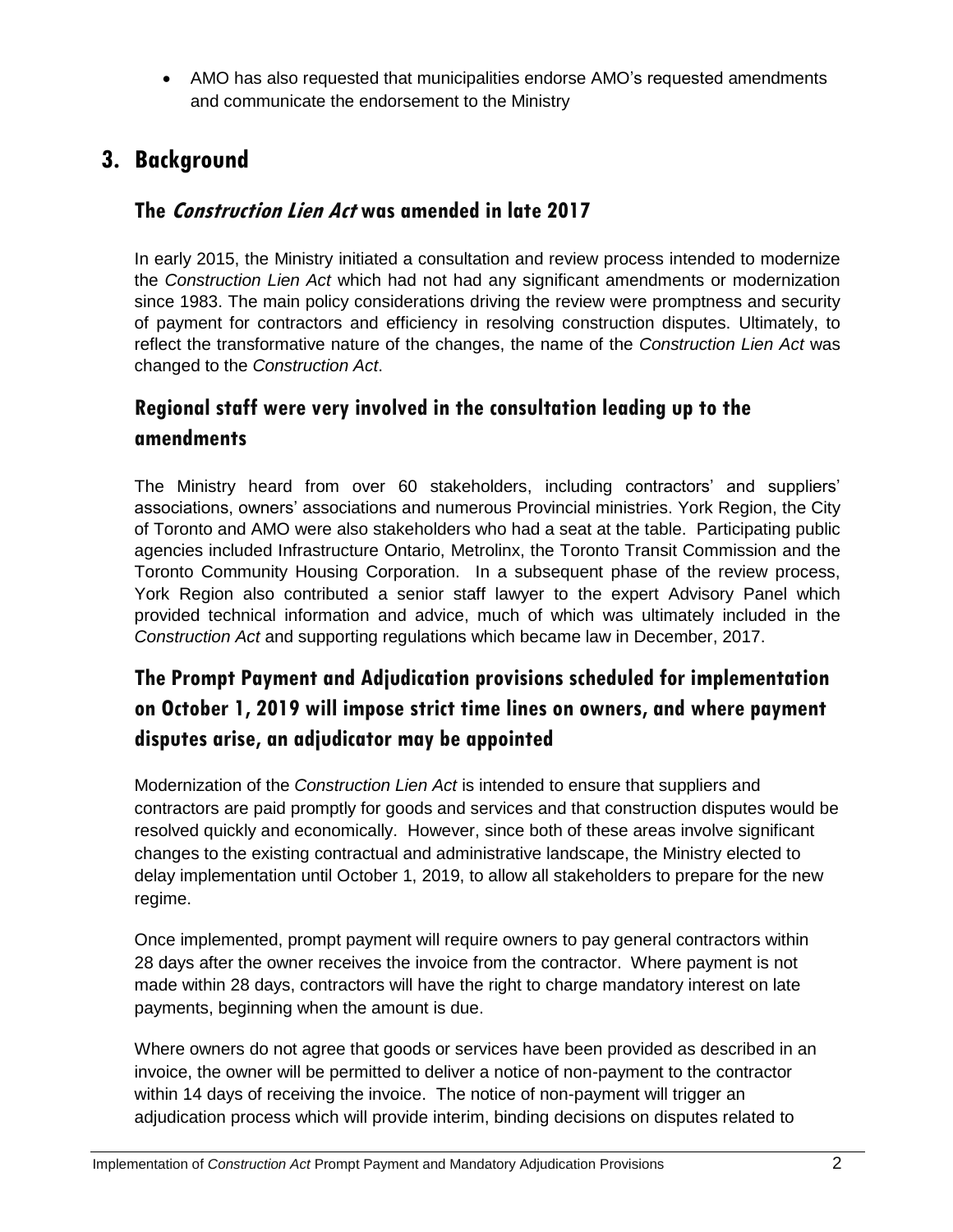goods and services provided for in construction contracts. The general consensus among owners is that 14 days is not a sufficiently long period, as further discussed below.

## **4. Analysis**

## **An Authorized Nominating Authority will be appointed to administer and oversee adjudicators**

The adjudicators who ultimately decide construction disputes will be experts with extensive experience in the industry and experience or training in dispute resolution. A yet to be identified "Authorized Nominating Authority" (ANA) will, among other things, develop and oversee training and qualification for adjudicators, maintain a registry of qualified adjudicators and establish a code of conduct for adjudicators.

## **The Ministry initially indicated that the ANA would be in place by late 2018, but in fact the public procurement process is still underway which puts significant pressure on all parties to be ready for October 1, 2019**

Under the *Construction Act* regulations, a private (ie. non-governmental) body will be designated by the Attorney General to act as ANA following a public application process. Although the Ministry had initially indicated that the ANA would be elected by Fall, 2018, the application process has not yet concluded, with a Request for Expressions of Interest having been posted in January, 2019 and a Call for Applications having been posted on March 15, 2019.

The first step for the new ANA will be to identify and train selected adjudicators with respect to process and conduct of arbitrations, provide an adjudicator registry, and communicate with contractors. Given these complex tasks, there is significant concern among owners, which is shared by York Region staff and AMO, that the October 1 deadline should be extended, which would require an amendment to the *Construction Act.*

## **Staff support AMO's request that the Ministry consider amendments to the Construction Act, particularly with respect to timing of implementation, in order to better support prompt payment administration and facilitate orderly and effective transition to the new adjudication regime**

In consultation with municipal owners, including York Region, AMO has asked the Ministry to consider making four amendments to the *Construction Act*, as described in *Attachment 1*. The requested amendments, along with staff comments, are described below:

**AMO Requested Amendment #1:** Owners should be provided more than 14 days to publish a notice of non-payment to ensure that due diligence is done before payment of a proper invoice is required. AMO has suggested a minimum of 21 days.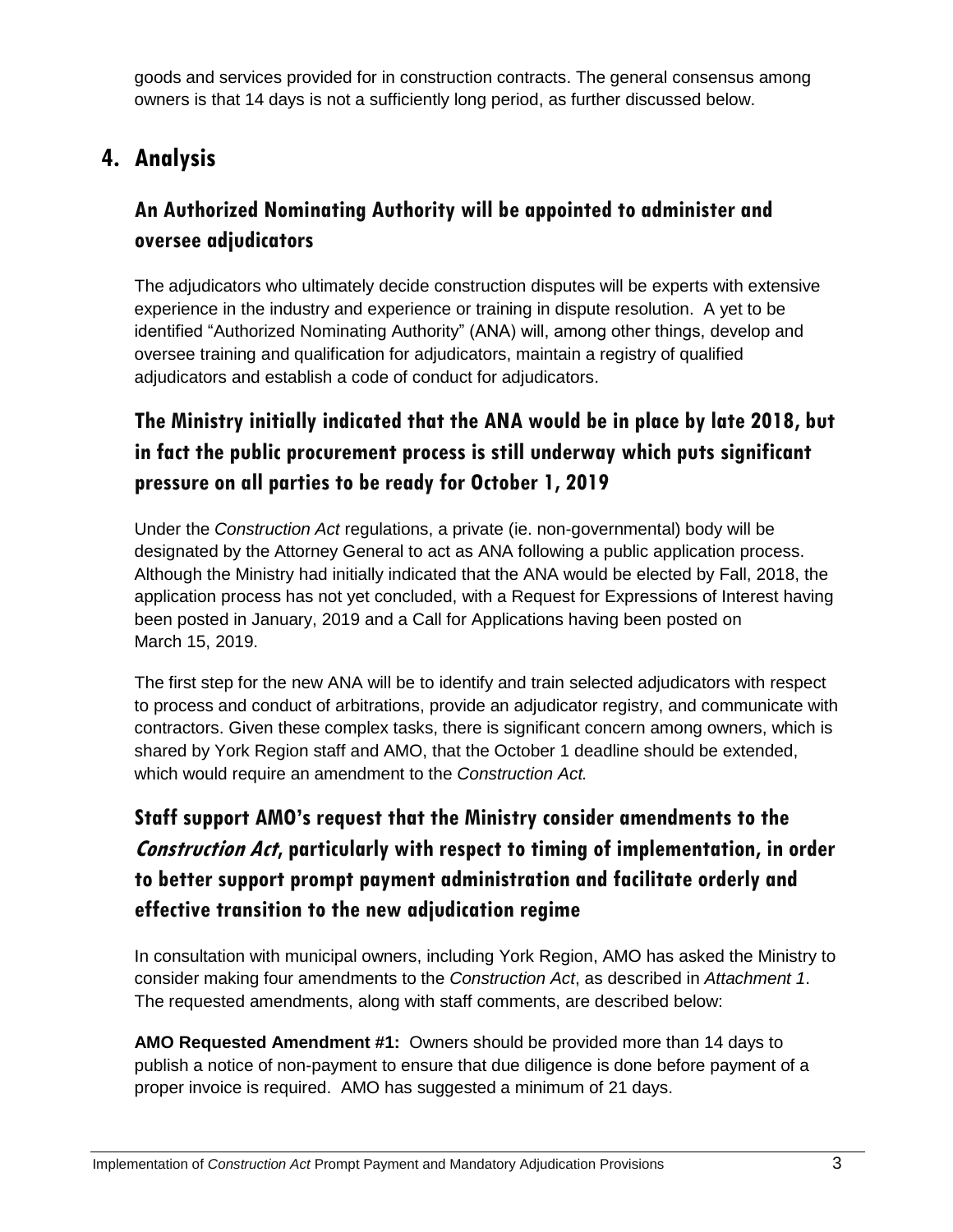Comment: The current 14 day window for payment certification is too short to allow a fulsome review of construction services performed in all contexts. Regional projects, for example, can involve requests for substantial payment, often requiring detailed and large scale testing and analysis by payment certifiers. This will result in risk to owners related to overpayment or payment for incomplete, deficient or defective work. This does not represent prudent stewardship of taxpayer funds.

**AMO Requested Amendment #2**: The time period between December 24 to January 2 of each calendar year should be excluded from the calculation of time with respect to Prompt Payment and Adjudication.

Comment: Most municipal government offices, including York Region, are closed between December 24 and January 2. Effectively removing eight days from municipal owners' already tight 14 day certification timeline will unreasonably limit the ability to properly certify work submitted for payment immediately prior to the holiday period, and expose owners to risk of late payment.

**AMO Requested Amendment #3:** The date for implementing the Prompt Payment and Adjudication regimes should be postponed from October 1, 2019 to one year postestablishment of the ANA.

Comment: Six months before the present implementation date, there are significant unknowns related to the adjudication process, including the identity of the ANA, whether there will be a sufficient number of potentially qualified adjudicators, and what the certification process will look like.

**AMO Requested Amendment #4:** The Ministry should create and communicate practice guides, interpretation bulletins and webinars to educate owners, contractors and subcontractors on the new regimes.

Comment: Once the unknowns surrounding the ANA and adjudicators have been clarified, owners and contractors will need to educate themselves on how to administer and manage projects which are likely to be subject to potentially complex and resource-intensive preparation for, and participation in, an adjudication process, while still working to complete the project. In fact, the Expert Advisory Panel recommended that the involved Ministries provide education, awareness and support for industry participants with respect to the *Construction Act* amendments, none of which have been done or would appear to be on the horizon a mere six months from implementation.

## **Staff have been preparing for the Prompt Payment and Adjudication regime, and will be ready for October 1, 2019 if implementation proceeds as scheduled**

Staff have been preparing for the Prompt Payment and Adjudication regime, and will be ready for implementation on October 1, 2019, if necessary. Legal Services presented a series of education sessions in early 2018 to provide staff with *Construction Act* amendment updates and education and to provide the context and framework for the required changes. As well, a cross-corporate Working Group led by Legal Services and supported by internal process improvement and change management experts has been formed and the group is